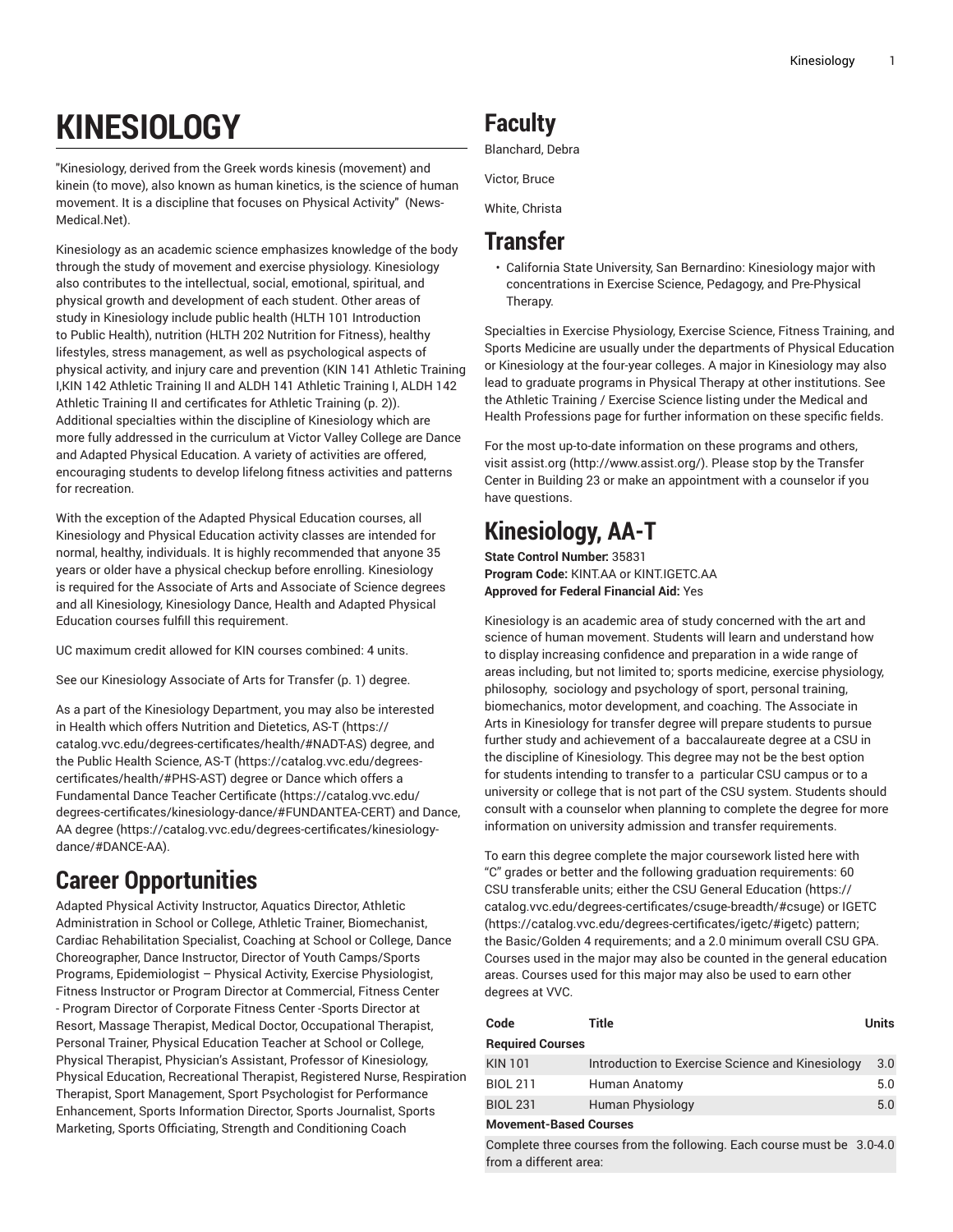<span id="page-1-0"></span>

| Code                                           | Title                                           | <b>Units</b> | Code                               | <b>Title</b>                                                                                                                                           | Units        |
|------------------------------------------------|-------------------------------------------------|--------------|------------------------------------|--------------------------------------------------------------------------------------------------------------------------------------------------------|--------------|
| Area 1: Aquatics                               |                                                 |              | <b>KIN 180A</b>                    | Tennis                                                                                                                                                 |              |
| <b>KIN 186A</b>                                | Introduction to Aqua Aerobics                   |              | <b>KIN 181</b>                     | Golf                                                                                                                                                   |              |
| <b>KIN 186B</b>                                | Aqua Jogging                                    |              | Area 6: Team Sports                |                                                                                                                                                        |              |
| Area 2: Combatives                             |                                                 |              | <b>KIN 130A</b>                    | Pickleball I                                                                                                                                           |              |
| <b>KIN 168</b><br>Introduction to Self Defense |                                                 |              | <b>KIN 165</b>                     | Introduction to Basketball                                                                                                                             |              |
| Area 3: Dance                                  |                                                 |              | <b>KIN 166</b>                     | <b>Beginning Volleyball</b>                                                                                                                            |              |
| <b>KIND 152</b>                                | Dance Choreography I                            |              | <b>KIN 166B</b>                    | Beginning/Intermediate Volleyball                                                                                                                      |              |
| <b>KIND 160A</b>                               | Tap Dance IA                                    |              | <b>KIN 166C</b>                    | Intermediate/ Advanced Volleyball                                                                                                                      |              |
| <b>KIND 160B</b>                               | Tap Dance IB                                    |              | <b>KIN 180B</b>                    | <b>Tennis Doubles</b>                                                                                                                                  |              |
| <b>KIND 160C</b>                               | Tap Dance IC                                    |              | <b>KIN 185</b>                     | Football Techniques and Conditioning                                                                                                                   |              |
| <b>KIND 161A</b>                               | Tap Dance IIA                                   |              | <b>KIN 185B</b>                    | Offensive Football Techniques And Conditioning                                                                                                         |              |
| <b>KIND 161B</b>                               | Tap Dance IIB                                   |              | <b>KIN 185C</b>                    | Defensive Football Techniques And Conditioning                                                                                                         |              |
| <b>KIND 161C</b>                               | Tap Dance IIC                                   |              | List A                             |                                                                                                                                                        |              |
| <b>KIND 162A</b>                               | Introduction to Ballroom Dance                  |              |                                    | Complete two courses from the following:                                                                                                               | $6.0 - 9.0$  |
| <b>KIND 162B</b>                               | American Rhythm Ballroom Dance                  |              | <b>BIOL 107</b>                    | Introduction to Human Biology                                                                                                                          |              |
| KIND 163A                                      | Latin Ballroom Dance                            |              | <b>CHEM 201</b>                    | <b>General Chemistry</b>                                                                                                                               |              |
| <b>KIND 163B</b>                               | <b>Standard Ballroom Dance</b>                  |              | <b>KIN 102</b>                     | First Aid, AED and CPR                                                                                                                                 |              |
| <b>KIND 166A</b>                               | Introduction to Ballet Dance IA                 |              | <b>MATH 120</b>                    | Introduction to Statistics                                                                                                                             |              |
| <b>KIND 166B</b>                               | <b>Building Ballet Basics IB</b>                |              | or MATH 120                        |                                                                                                                                                        |              |
| <b>KIND 166C</b>                               | <b>Ballet Fundamentals IC</b>                   |              |                                    | or PSYC 215 Introduction to Statistics in Social and Behavioral                                                                                        |              |
| <b>KIND 167A</b>                               | Introduction to Intermediate Ballet IIA         |              |                                    | Sciences                                                                                                                                               |              |
| KIND 167B                                      | Intermediate Ballet IIB                         |              | <b>Total Units</b>                 |                                                                                                                                                        | $22 - 26$    |
| <b>KIND 167C</b>                               | Intermediate Ballet IIC                         |              |                                    |                                                                                                                                                        |              |
| <b>KIND 169A</b>                               | Introduction to Yogalates                       |              |                                    | <b>Athletic Trainer Aide I Certificate of</b>                                                                                                          |              |
| <b>KIND 169B</b>                               | <b>Basic Yogalates</b>                          |              | <b>Achievement</b>                 |                                                                                                                                                        |              |
| <b>KIND 169C</b>                               | Yogalates Core Stability and Stretch            |              | <b>State Control Number: 39450</b> |                                                                                                                                                        |              |
| <b>KIND 169D</b>                               | Yogalates Core Stability and Stretch II         |              | Program Code: ATHLTRNI.CERT        |                                                                                                                                                        |              |
| KIND 170A                                      | Jazz Dance IA                                   |              |                                    | <b>Approved for Federal Financial Aid: No</b>                                                                                                          |              |
| <b>KIND 170B</b>                               | Jazz Dance IB                                   |              |                                    |                                                                                                                                                        |              |
| <b>KIND 170C</b>                               | Jazz Dance IC                                   |              |                                    | The Athletic Trainer Aide I Certificate prepares students for entry-level<br>employment assisting an Athletic Trainer or as a Physical Therapy Aide in |              |
| <b>KIND 171A</b>                               | Jazz Dance IIA                                  |              |                                    | a college/high school, private practice, or clinical settings. This certificate                                                                        |              |
| KIND 171B                                      | Jazz Dance IIB                                  |              |                                    | also provides courses to prepare students for continued study in the                                                                                   |              |
| <b>KIND 171C</b>                               | Jazz Dance IIC                                  |              |                                    | field of athletic training with the goal of attaining a career in multiple                                                                             |              |
| KIND 174A                                      | Introduction to Modern Dance                    |              |                                    | fields such as an Athletic Trainer, Athletic Rehabilitation, or Physical                                                                               |              |
| <b>KIND 174B</b>                               | Basic Modern Dance I                            |              |                                    | Therapy. Consideration has been given to transfer requirements of                                                                                      |              |
| <b>KIND 174C</b>                               | <b>Beginning Modern Dance I</b>                 |              |                                    | Athletic Training Education Programs at local colleges and universities.                                                                               |              |
| KIND 174D                                      | Intermediate Modern Dance I                     |              | Code                               | <b>Title</b>                                                                                                                                           | <b>Units</b> |
| KIND 176A                                      | Introduction to Dance Rehearsal and Performance |              | <b>Required courses</b>            |                                                                                                                                                        |              |
|                                                | $\mathbf{I}$                                    |              | <b>HLTH 102</b>                    | Contemporary Problems in Personal and                                                                                                                  | 3.0          |
| <b>KIND 176B</b>                               | Performance Dance Ensemble                      |              |                                    | <b>Community Health</b>                                                                                                                                |              |
| KIND 176C                                      | Dance Production                                |              | <b>KIN 102</b>                     | First Aid, AED and CPR                                                                                                                                 | 3.0          |
| <b>KIND 176D</b>                               | Dance Performance                               |              | <b>KIN 138</b>                     | <b>Cooperative Education Kiniesology</b>                                                                                                               | $2.0 - 3.0$  |
| <b>KIND 190</b>                                | <b>Ethnic Dance</b>                             |              | KIN/ALDH 141                       | Athletic Training I                                                                                                                                    | 3.0          |
| Area 4: Fitness                                |                                                 |              | <b>Total Units</b>                 |                                                                                                                                                        | $11 - 12$    |
| <b>KIN 150</b>                                 | Lifetime Fitness Concepts                       |              |                                    |                                                                                                                                                        |              |
| <b>KIN 160</b>                                 | <b>Physical Fitness</b>                         |              |                                    | <b>Athletic Trainer Aide II Certificate of</b>                                                                                                         |              |
| <b>KIN 161</b>                                 | <b>Body Building and Conditioning</b>           |              | <b>Achievement</b>                 |                                                                                                                                                        |              |
| <b>KIN 162</b>                                 | Weight Training I                               |              | State Control Number: 040894       |                                                                                                                                                        |              |
| <b>KIN 163</b>                                 | Weight Lifting II                               |              |                                    | Program Code: ATHTRAINAIDEII.CERT                                                                                                                      |              |
| <b>KIN 164</b>                                 | <b>Aerobic Weight Training</b>                  |              |                                    | Approved for Federal Financial Aid: Pending (https://catalog.vvc.edu/                                                                                  |              |
| Area 5: Individual Sports                      |                                                 |              |                                    | student-resources/financing-education/#Pending-FedAid)                                                                                                 |              |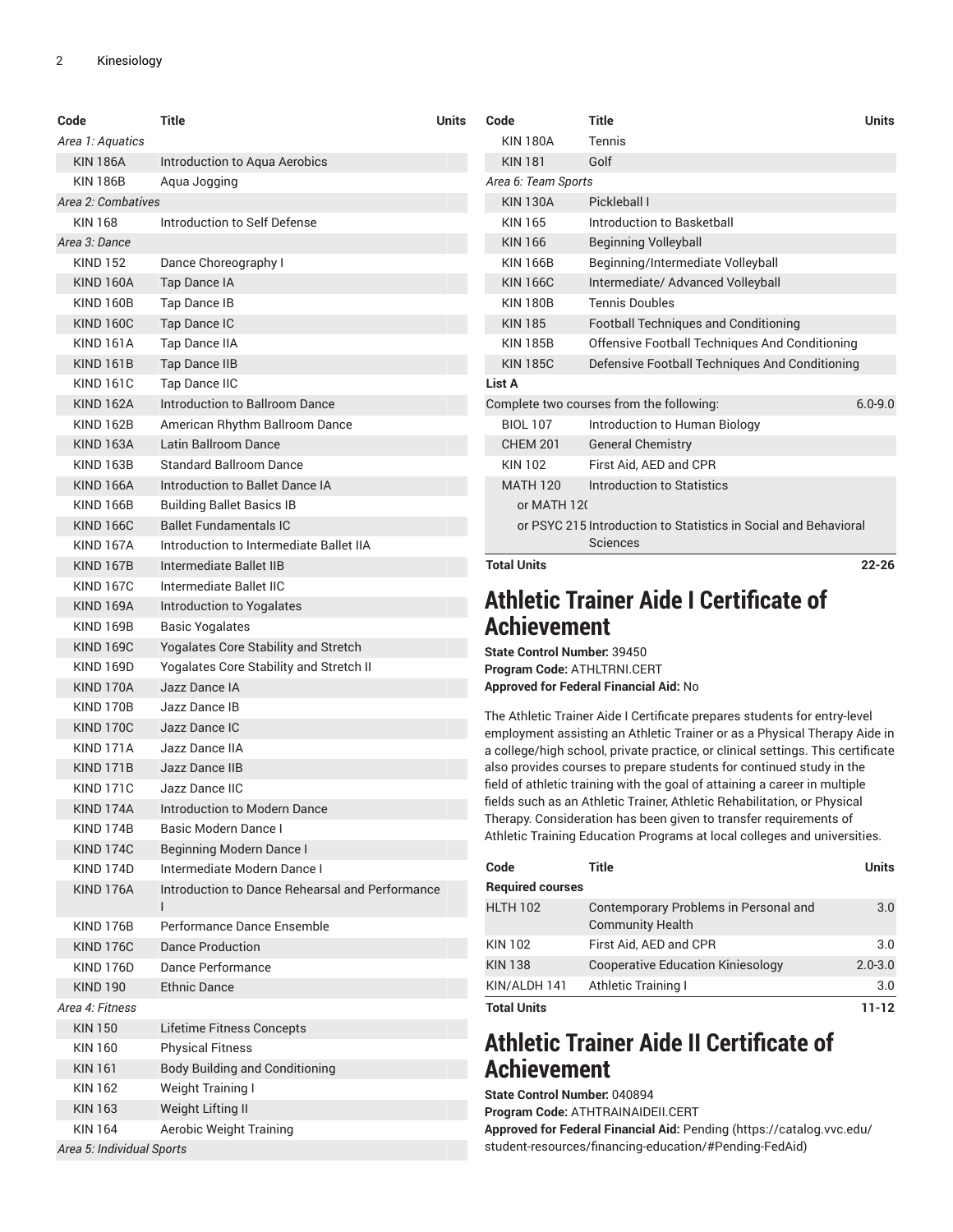The Athletic Trainer Aide II Certificate of Achievement prepares students for entry-level employment assisting Athletic Trainers or as a Physical Therapy Aide in college or high school, private practice, or clinical settings. The courses included in the certificate also prepare students for continued study in the field of athletic training, physical therapy or rehabilitation.

| Code                    | Title                                                     | Units       |
|-------------------------|-----------------------------------------------------------|-------------|
| <b>Required Courses</b> |                                                           |             |
| AI DH 142               | Athletic Training II                                      | 3.0         |
| or KIN 142              | Athletic Training II                                      |             |
| <b>BIOL 211</b>         | Human Anatomy                                             | 5.0         |
| or BIOL 231             | Human Physiology                                          |             |
| <b>HLTH 101</b>         | Introduction to Public Health                             | 3.0         |
| or HLTH 102             | Contemporary Problems in Personal and Community<br>Health |             |
| <b>HLTH 202</b>         | <b>Nutrition for Fitness</b>                              | 3.0         |
| <b>KIN 138</b>          | <b>Cooperative Education Kiniesology</b>                  | $2.0 - 3.0$ |
| <b>Total Units</b>      |                                                           | 16-17       |

# **Coaching Certificate of Achievement**

**State Control Number:** 41554

**Program Code:** COACH.CERT

**Approved for Federal Financial Aid:** [Pending](https://catalog.vvc.edu/student-resources/financing-education/#Pending-FedAid) ([https://catalog.vvc.edu/](https://catalog.vvc.edu/student-resources/financing-education/#Pending-FedAid) [student-resources/financing-education/#Pending-FedAid\)](https://catalog.vvc.edu/student-resources/financing-education/#Pending-FedAid)

The Coaching Certificate is designed to prepare students for employment as a coach in the sport/athletic career field. The curriculum has been designed to equip the student with the background, both theoretical and practical, to pursue a job as a coach. Courses in the theory of coaching, nutrition, sports psychology, first aid, and athletic training will prepare the student for responsibilities in the field of coaching. The intent of this program is to prepare students, so they may pursue a job or career in coaching and after its completion, students will be prepared for immediate entry-level employment in the field of coaching.

| Code                                  | Title                                                       | Units |  |  |
|---------------------------------------|-------------------------------------------------------------|-------|--|--|
| <b>Required Courses</b>               |                                                             |       |  |  |
| <b>HLTH 202</b>                       | <b>Nutrition for Fitness</b>                                | 3.0   |  |  |
| <b>KIN 102</b>                        | First Aid, AED and CPR                                      | 3.0   |  |  |
| <b>KIN 104</b>                        | Psychology of Physical Performance                          | 3.0   |  |  |
| <b>KIN 108</b>                        | Ethics, Inclusion and Equity in Coaching and<br>Kinesiology | 3.0   |  |  |
| <b>KIN 208</b>                        | Theory of Coaching                                          | 3.0   |  |  |
| Complete one Athletic Training course |                                                             |       |  |  |
| <b>KIN 141</b>                        | Athletic Training I                                         |       |  |  |
| or ALDH 141 Athletic Training I       |                                                             |       |  |  |
| KIN 142                               | Athletic Training II                                        |       |  |  |
| or ALDH 142 Athletic Training II      |                                                             |       |  |  |
| Complete one Weight Room course       |                                                             |       |  |  |
| KIN 162                               | Weight Training I                                           |       |  |  |
| KIN 163                               | Weight Lifting II                                           |       |  |  |
| KIN 164                               | Aerobic Weight Training                                     |       |  |  |
| <b>Total Units</b>                    |                                                             |       |  |  |

# **Kinesiology Courses**

#### **KIN 040A Introduction to Physical Fitness (0.0 Units)**

An introductory exercise course designed to emphasize fitness by offering the student a variety of exercises and aerobic work. Open to both men and women. Lab Hours: 54.0

Transfer: Not transferable

#### **KIN 041A Advanced Physical Fitness (0.0 Units)**

Advanced techniques of exercise through the use of a variety of contolled exercises. This class is open to both men and women. (Formerly ADPE 41A) Does not apply to the associates degree. Lab Hours: 54.0

Transfer: Not transferable

#### **KIN 080 Adult Tennis (0.0 Units)**

Tennis for adults is fun, offers excellent exercise, and a way to make friends while playing tennis. Enhance your tennis skills and quality of life. Lab Hours: 54.0

Transfer: Not transferable

#### **KIN 101 Introduction to Exercise Science and Kinesiology (3.0 Units)**

This course is an introduction to the interdisciplinary approach to the study of human movement. An overview of the importance of the sub-disciplines in kinesiology will be discussed along with career opportunities in the areas of teaching, coaching, allied health, and fitness professions. Grade Option. C-ID: KIN 100. Lecture Hours: 54.0

Transfer: Transfers to CSU only

#### **KIN 102 First Aid, AED and CPR (3.0 Units)**

This course involves the theory and detailed demonstration of the first aid care of the injured. The student will learn to assess a victim?s condition and incorporate proper treatment. Upon successful completion of this course and testing, students receive an American Heart Association First Aid, CPR, AED Course Completion Card that is valid for two years. Grade Option. C-ID: KIN 101.

Lecture Hours: 54.0

Transfer: Transfers to CSU only

# **KIN 103 History and Appreciation of Dance (3.0 Units)**

The origin, growth, and development of dance (theatrical, social and ritualistic forms) will be researched. Dances originating in many areas of the world will be studied. The class will research who, when, where, and how each dance originated. Students will learn to trace dances from their origin to modern times. (Formerly PE 103). Grade Option. Recommended Preparation: ENGL 101.0 or ENGL 101H Lecture Hours: 54.0

Transfer: Transfers to both UC/CSU

#### **KIN 104 Psychology of Physical Performance (3.0 Units)**

An introduction to the discipline of sports psychology for students with no previous background in the field. Topics include: orientation to sports psychology, motivational techniques, individual differences and sports behavior, social-environmental influences and sports behavior, and intervention techniques and sports behavior. Grade Option. Lecture Hours: 54.0

Transfer: Transfers to both UC/CSU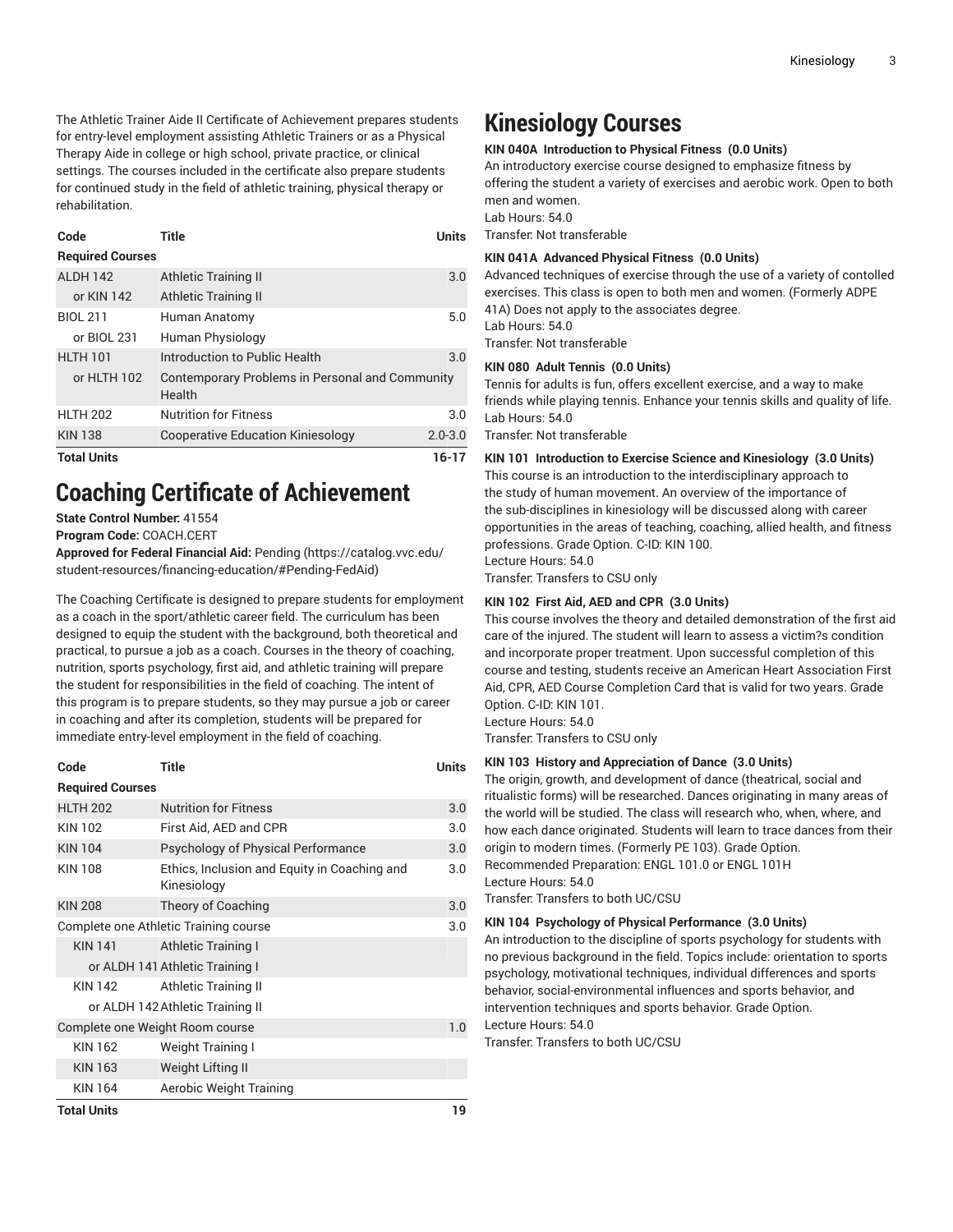# **KIN 105 Developmental Movement of Children (3.0 Units)**

This course provides a comprehensive overview of theories and methods relating to the development of a physical education program for children ages 0-11 years, including children with special needs and abilities. Emphasis is on the application of principles of physical growth and development to the teaching and acquisition of specific physical skills. The course curriculum is consistent with the California State Department of Education Physical Education Framework.

Lecture Hours: 54.0

Transfer: Transfers to both UC/CSU

# **KIN 108 Ethics, Inclusion and Equity in Coaching and Kinesiology (3.0 Units)**

This course educates future coaches on the moral and ethical dilemmas typically encountered in competitive athletics. Students will also develop strategies to address various forms of exclusion and inequity in sports and athletics.

Lecture Hours: 54.0 Transfer: Transfers to CSU only

# **KIN 128 Special Topics (1-3 Units)**

These courses are designed to permit investigation in depth of topics not covered by regular catalog offerings. Course content, hours, and unit credit to be determined by the instructor in relation to community/ students interest and/or available staff. may be offered as a seminar, lecture, or laboratory class. Individual course descriptions approved by the Curriculum Committee are on file in Office of Instruction. Lecture Hours: 54.0

Transfer: Transfers to both UC/CSU

#### **KIN 130A Pickleball I (0.5-1 Units)**

Development of beginning-level playing and competitive skills in the paddle sport of Pickleball. Instruction in the beginning skills, techniques, strategies, along with rules and etiquette. Pickleball features simple rules and is easy to learn. Because beginners can enjoy the sport almost immediately, while advanced players experience it as a fast-paced, highly competitive game, Pickleball is suitable for individuals of all ages, fitness levels and athletic abilities.

Lab Hours: 27.0

Transfer: Transfers to CSU only

### **KIN 138 Cooperative Education Kiniesology (1-8 Units)**

Cooperative Education is a key element of Victor Valley College's comprehensive approach to career development. Cooperative Education is a 16-, 12-, or 8-week course that enables students to receive college credit for paid or unpaid work opportunities. This course helps students gain valuable on-the-job work experience while providing practical education, best practices in professional development, and academic guidance through the course of their work opportunity. The combination of practical experience and curricular development empowers students to be more competitive, efficient and valuable employees upon completion of this program and/or their academic program trajectory. The course is ideal for students who are cross-training at their current worksite for upward mobility or seeking career changes, as well as those looking for entry-level occupational training through work-based learning experiences such as through an internship. Cooperative Education transforms community businesses, industries, and public agencies into expanded educational training laboratories. Credit is awarded on the basis of learning objectives completed and the number of hours the student trains. Students must create/complete new learning objectives each semester they enroll. Students may utilize their present work sites. More details are available in the Cooperative Education Office, (760) 245-4271, ext. 2281. The office, located in the Academic Commons, is open Monday-Thursday, 8:00 a.m.-1:00 p.m., 2:00-6:00 p.m., and by appointment. Please refer to the Coop Transfer: Transfers to CSU only

**KIN 141 Athletic Training I (3.0 Units)**

Introduction to principles of athletic training, including prevention, evaluation, treatment and rehabilitation of common athletic injuries.Interest and/or experience in athletics and sports is recommended. Crosslisted with ALDH 141. Lecture Hours: 36.0; Lab Hours: 54.0 Transfer: Transfers to both UC/CSU

#### **KIN 142 Athletic Training II (3.0 Units)**

This course will build on the student's basic knowledge of human anatomy and athletic injuries. Topics will include emergency procedures, current health concerns of the athlete, protective devices, advanced taping techniques and injury management. Crosslisted with ALDH 142. Prerequisite(s): ALDH 141 or KIN 141 Lecture Hours: 36.0; Lab Hours: 54.0 Transfer: Transfers to both UC/CSU

### **KIN 150 Lifetime Fitness Concepts (2.0 Units)**

Designed to help students understand the role of physical fitness in daily living. Students analyze and integrate individual fitness components into a personal fitness program level and participate in activities designed to improve overall fitness. Recommended Preparation: Individuals should be able to do a medium impact aerobic style workout or a stretching routine. Grade Option.

Lecture Hours: 18.0; Lab Hours: 54.0 Transfer: Transfers to both UC/CSU

#### **KIN 160 Physical Fitness (1.0 Units)**

Physical Fitness is an exercise course designed to emphasize fitness by offering the student a variety of exercises to include hand weights, exercise ball, aerobics and step aerobics which can be used to maintain fitness throughout life. Grade Option. Lab Hours: 54.0

Transfer: Transfers to both UC/CSU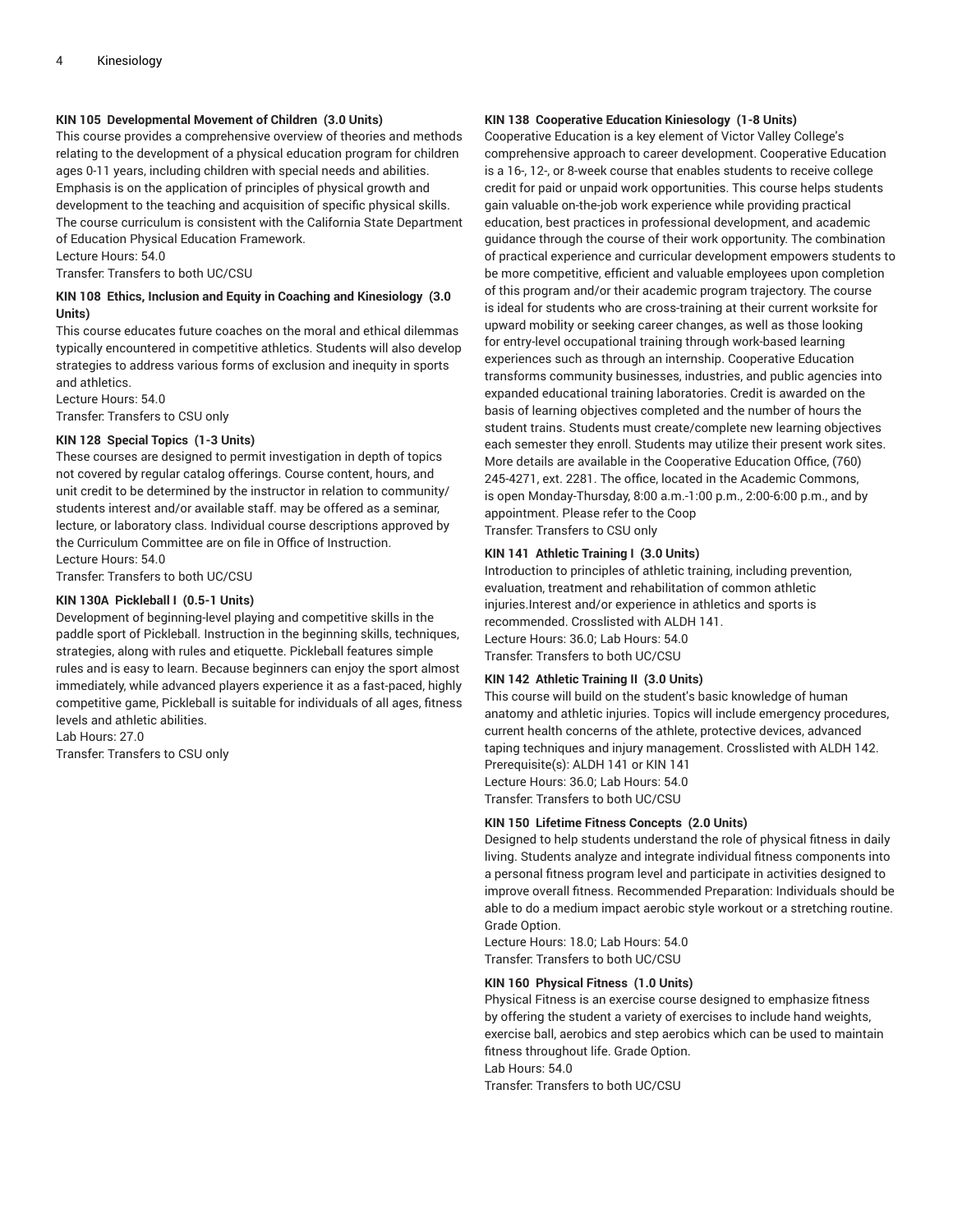# **KIN 161 Body Building and Conditioning (1.0 Units)**

Evaluation of total body fitness and study of body mechanics in everyday activities. Establishing fitness goals and developing appropriate exercise fitness routines to build body proportions, strength, endurance, and flexibility. Grade Option.

Lab Hours: 54.0

Transfer: Transfers to both UC/CSU

# **KIN 162 Weight Training I (1.0 Units)**

Introduction to the basic techniques of weight training. The principles of strength development, the role of proper nutrition, the anatomy and physiology of muscles, and safety will be covered in the class. Various weight lifting programs covering strength development, endurance, and body building will also be introduced. Grade Option. Lab Hours: 54.0

Transfer: Transfers to both UC/CSU

# **KIN 163 Weight Lifting II (1.0 Units)**

A weight lifting course for those students who have been consistently participating in a weight lifting program for 6-12 months for at least 3 hours per week. This course is designed to emphasize continued individual growth in the areas of body building, body sculpturing and strength at an intermediate level. Grade Option.

Lab Hours: 54.0

Transfer: Transfers to both UC/CSU

# **KIN 164 Aerobic Weight Training (1.0 Units)**

Aerobic weight training combines strength and cardiovascular fitness training into a comprehensive weight training program that has as its major objective the development of all-around fitness. It offers measurable benefits to muscular strength, muscular endurance, body composition, flexibility, and cardiovascular/aerobic fitness. Grade Option. Lab Hours: 54.0

Transfer: Transfers to both UC/CSU

# **KIN 165 Introduction to Basketball (1.0 Units)**

An introduction to the basic skills, rules and strategies of basketball including: catching, passing, shooting, and dribbling. Grade option. Lab Hours: 54.0

Transfer: Transfers to both UC/CSU

### **KIN 166 Beginning Volleyball (1.0 Units)**

This course is designed to cover the basic rules, techniques and skills, game strategies, and highlights officiating points of volleyball. Grade Option.

Lab Hours: 54.0 Transfer: Transfers to both UC/CSU

### **KIN 166B Beginning/Intermediate Volleyball (1.0 Units)**

Reviews basic volleyball skills and begins work on more advanced skills and playing strategies. Grade Option. Recommended Preparation: KIN 166 Lab Hours: 54.0

Transfer: Transfers to both UC/CSU

### **KIN 166C Intermediate/ Advanced Volleyball (1.0 Units)**

Introduction to advanced techniques of volleyball skills. Individual skill work, along with various team offensive systems and team defensive patterns, will be taught and analyzed.Grade Option. Recommended Preparation: KIN 166 Lab Hours: 54.0 Transfer: Transfers to both UC/CSU

### **KIN 168 Introduction to Self Defense (0.5-1 Units)**

Introduction to basic self-defense. Defensive strategies to protect oneself from attack. Grade Option. Lab Hours: 54.0

Transfer: Transfers to both UC/CSU

# **KIN 180A Tennis (1.0 Units)**

The course offers logical sequence of learning experiences that include: basic tennis strokes; rules that govern play; understanding of game strategies; individual practice drills; and learning the equipment and safety involved. Includes forehand and backhand strokes, the serve, footwork, rules and etiquette. Grade Option.

Lab Hours: 54.0

Transfer: Transfers to both UC/CSU

### **KIN 180B Tennis Doubles (1.0 Units)**

Students are instructed in the basic skills of doubles for the sport of tennis. Rules of play, strategies, and skill development for doubles are emphasized. Grade Option. Lab Hours: 54.0

Transfer: Transfers to both UC/CSU

# **KIN 181 Golf (1.0 Units)**

Covers the use and skill development of equipment including woods, irons and putters. Includes the reading of greens, distance and selection of clubs, etiquette and rules of golf. Grade option. (UC credit limitation). Lab Hours: 54.0

Transfer: Transfers to both UC/CSU

# **KIN 185 Football Techniques and Conditioning (2.0 Units)**

Course will include drills and exercises to develop the skills, techniques, and conditioning essential for successful participation in intercollegiate football. Grade Option.

Lab Hours: 108.0

Transfer: Transfers to both UC/CSU

### **KIN 185B Offensive Football Techniques And Conditioning (1.0 Units)** Through football field activities, this course will provide students an opportunity to learn correct offensive football techniques, flexibility, injury prevention through proper warm-up and football skills. Grade Option. Lab Hours: 54.0

Transfer: Transfers to both UC/CSU

# **KIN 185C Defensive Football Techniques And Conditioning (1.0 Units)**

Through football field activities, this course will provide students an opportunity to learn correct defensive football techniques, flexibility, injury prevention through proper warm-up and football skills. Grade Option.

Lab Hours: 54.0 Transfer: Transfers to both UC/CSU

# **KIN 186A Introduction to Aqua Aerobics (1.0 Units)**

Aqua Aerobics is designed to improve cardiovascular endurance, muscular strength and endurance, and flexibility, without the negative effects of gravity. Aerobic activities, calisthenics, and stretching are set to music and performed in a swimming pool. Students do not have to be able to swim. Grade option. Doctor's written approval if previous problem with any other exercise program.

Lab Hours: 54.0

Transfer: Transfers to both UC/CSU